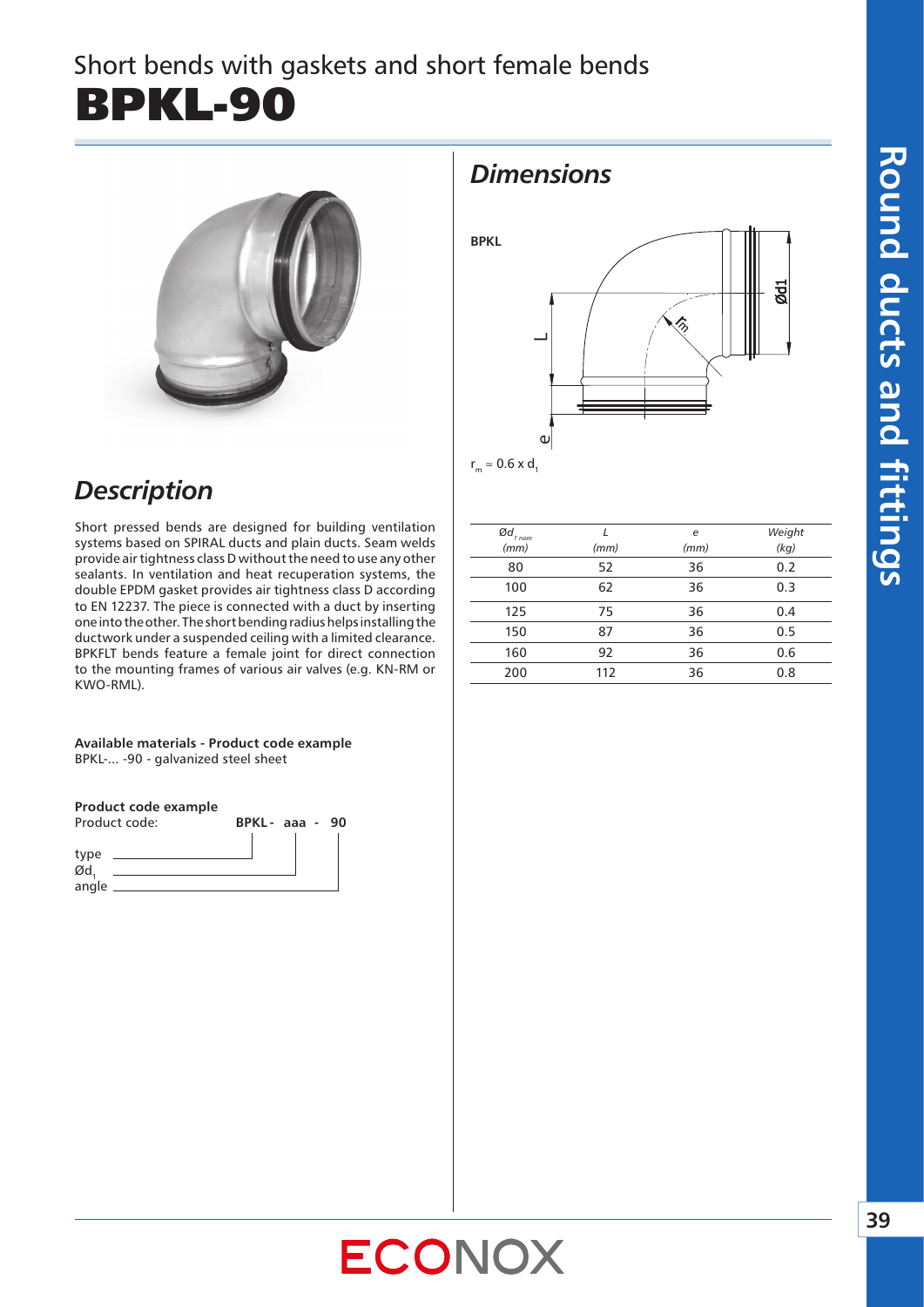# Technical specifications for 90*˚* pressed and segmented bends BPKL/BPL/BPDL/BSKL/BSL/BSDL

### *Technical specifications*

**Flow chart for BPKL-90/BPK-90/BPKFL-90/BPKF-90**



#### **Flow chart for BPL-90/BP-90/BPL-K-90/BP-K-90 Flow chart for BSL-90/BS-90**



#### **Flow chart for BPDL-90/BPD-90**



**Flow chart for BSKL-90/BSK-90**





#### **Flow chart for BSDL-90/BSD-90**

ECONOX

**Dimensions (mm)**



**46**